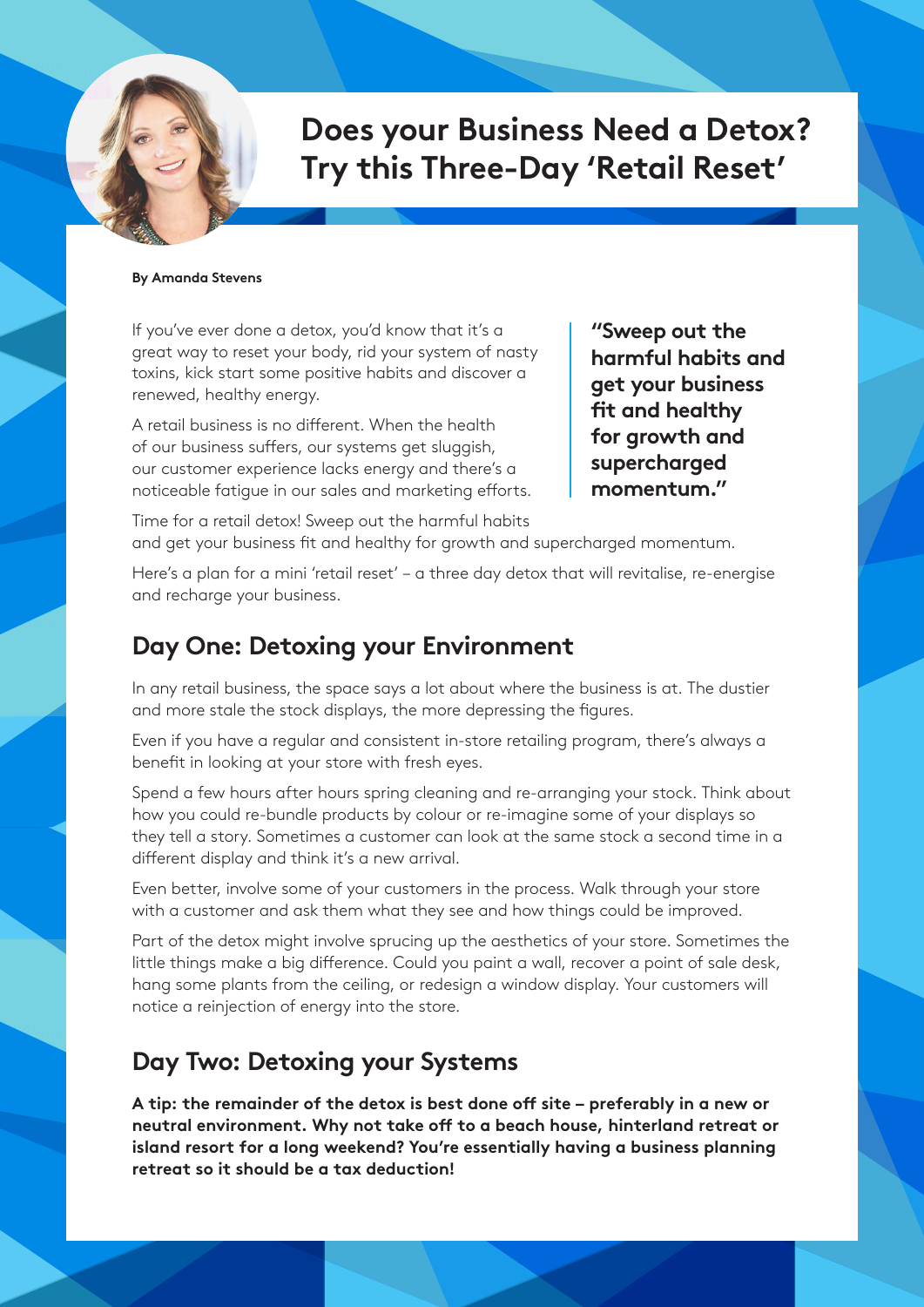Depending on how long you've been in business, you could still be using systems that no longer serve you or give you the best results, or you could have a lot of manual and time-consuming processes that could now be automated.

It's time to analyse all your systems and determine what should stay, what could be refined and what could be replaced with better or new technologies.

Start with an analysis of all your programs or applications. Of course your main system will be your point of sale (POS) software. If you've been using this for a while it might be time to review other possibilities. You don't want to be switching providers for the sake of it, but it's worth understanding your options. You may find that there is a more modern, pay-as-you-go POS software that's better suited to your needs and provides an all-in-one solution for marketing, stock control and accounting. It's time to remove any double handling and ensure all parts of your business are connected and digitalised. This will save you time provide you more accurate and up-to-date reporting.

Your systems review should also include an analysis and tidy-up of your staffing and management procedures. Do you have documented procedures for hiring and

managing staff? It might be time to refresh your policies and procedures and make them available for your staff digitally using a file sharing platform such as Google Drive or Google Sites. Is it time to implement some new staff training? Perhaps you could plan a 12-week staff training refresher course that includes product training, customer service and in-store procedures. Many retailers don't fully utilise their staff's downtime for merchandising, database maintenance and customer follow-up. Put a list of 'in-between jobs' that staff can be doing when they're not serving customers.

**"Many retailers don't fully utilise their staff's downtime for merchandising, database maintenance and customer follow up."** 

Part of your 'digital detox' should be ensuring that you migrate all your files and digital documents to the Cloud. This is to ensure you are completely protected from a system crash or file corruption.

#### **Day Three: Detoxing your Marketing**

Your mini 'retail reset' should also include a review of your marketing activities. It's time for a clean sweep of your stagnant sales and marketing approach and to put in place a healthy 90-day promotional plan.

Start with your existing customer base. How current is it? When was the last time you communicated with your customers?

If you don't have any customer data, it's time to start collecting it! You can do this simply by implementing a customer VIP program or club, giving you a reason to collect a database. Make sure you have clear membership benefits so your customers have a reason to join. It could be as simple as exclusive member discounts, invitations to member only VIP events and an annual birthday gift card.